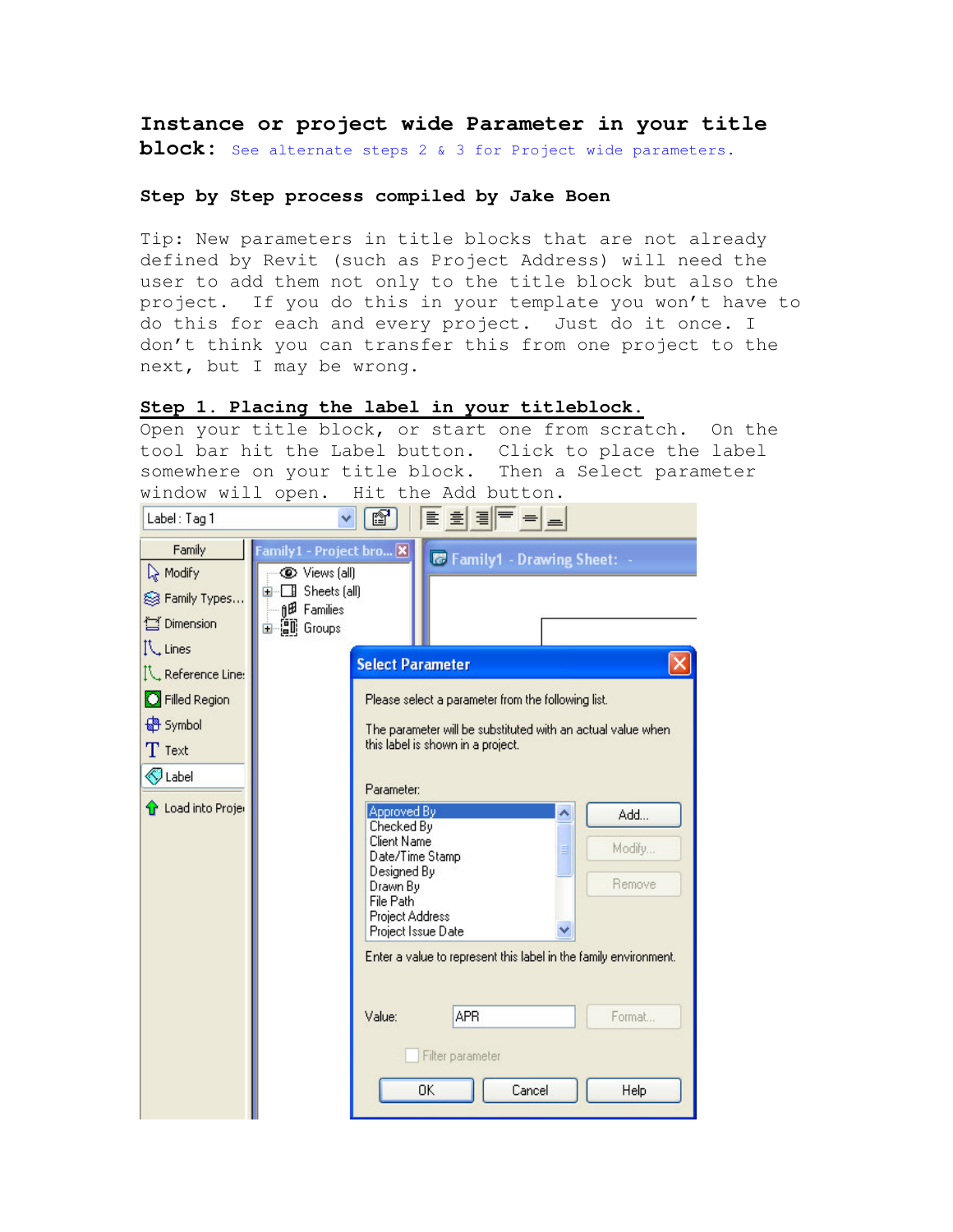| <b>Parameter Properties</b>                                                                                                                                        |  |
|--------------------------------------------------------------------------------------------------------------------------------------------------------------------|--|
| Parameter Type<br>Shared parameter<br>(Can be shared by multiple projects and families, exported to ODBC, and<br>appear in schedules and tags)<br>Select<br>Export |  |
| Parameter Data<br>Name:<br><no parameter="" selected=""></no>                                                                                                      |  |
| Discipline:<br>v                                                                                                                                                   |  |
| Type:<br>$\sqrt{ }$                                                                                                                                                |  |
| <b>OK</b><br>Cancel<br>Help                                                                                                                                        |  |

Now hit the Select button.

If you have not used shared parameters before, it will ask you to assign a file. This is a simple text file that keeps track of your shared parameters that you can use on multiple projects, families, etc.

Browse to your parameter file, or create a new one if this is your first time using shared parameters.

Side note: Keep this file in a safe location for future use. If you were to create two identical parameters in separate parameter files they would not work the same. Each parameter gets a special code so two families made from different parameter files but have the same exact name would not schedule the same. The ID code is different.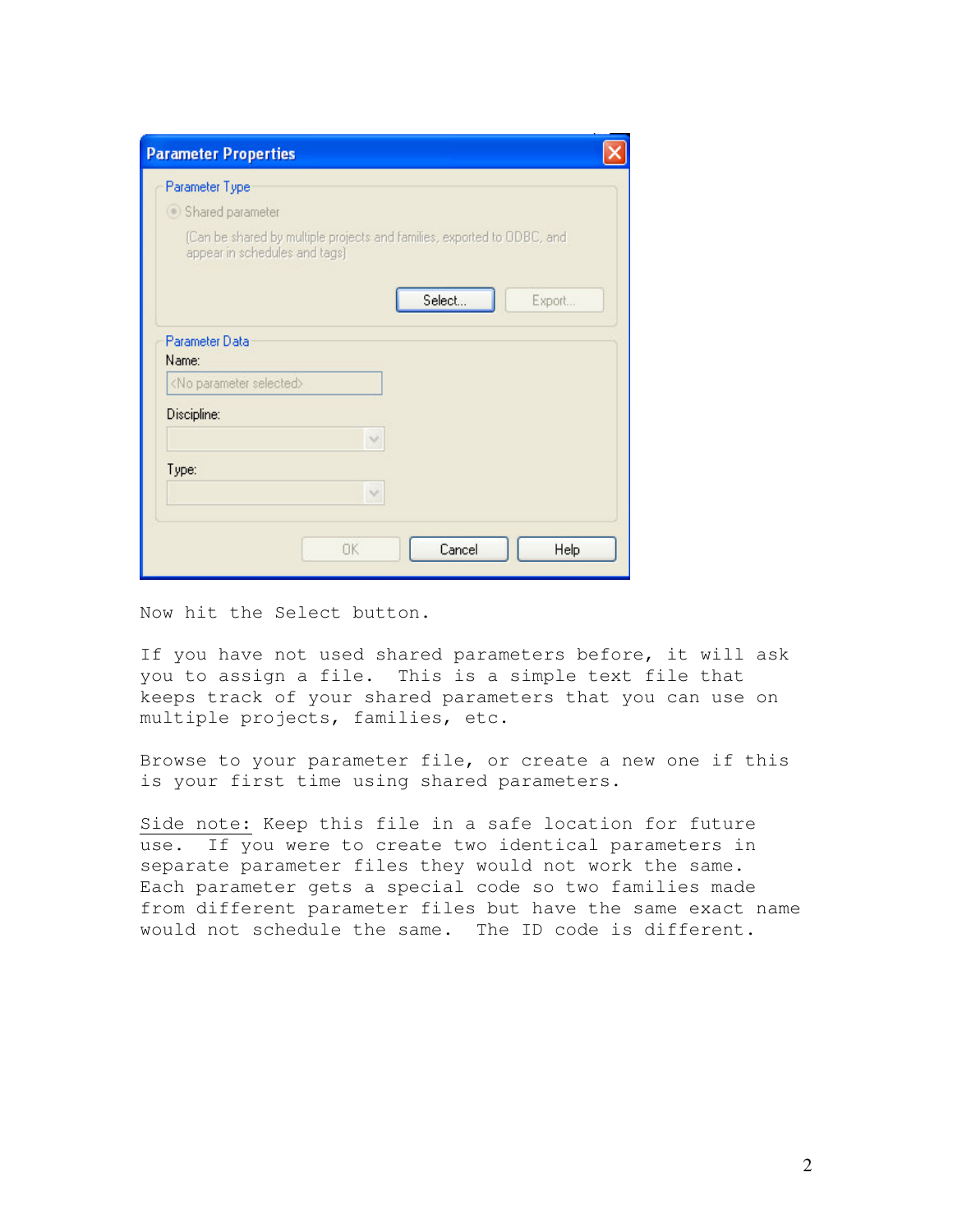| C:\_Revit 5 library\Imperial Templates\Titl |          | Browse     | Create     |  |
|---------------------------------------------|----------|------------|------------|--|
| Parameter group:                            |          |            |            |  |
| <b>Title Block</b>                          |          | ×          |            |  |
| Parameters:                                 |          | Parameters |            |  |
| <b>Parameter Properties</b>                 | $\times$ |            | New        |  |
| Name:                                       |          |            | Properties |  |
| Instance Parameter                          |          |            | Move       |  |
| Discipline:                                 |          |            | Delete     |  |
| Common                                      | Ÿ        |            |            |  |
| Type:                                       |          | Groups     | New        |  |
| Text                                        | ×        |            |            |  |
| <b>OK</b>                                   | Cancel   |            | Rename     |  |
|                                             |          |            | Delete     |  |
|                                             |          |            |            |  |

Under groups hit new. Call your new group "Title Block" Then under Parameters hit new. Give your new parameter a name that makes sense. In this case I called mine "Instance Parameter". Set the Discipline and set the type of parameter. Hit OK.

Hit OK to end the editing.

| <b>Shared Parameters</b>                   |      |
|--------------------------------------------|------|
| Choose a parameter group, and a parameter. |      |
| Parameter group:                           |      |
| Title Block<br>v                           |      |
| Parameters:                                |      |
| Instance Parameter                         | Edit |
|                                            |      |
|                                            |      |
|                                            |      |
|                                            |      |
|                                            |      |
|                                            |      |
|                                            |      |
| <b>OK</b><br>Cancel                        | Help |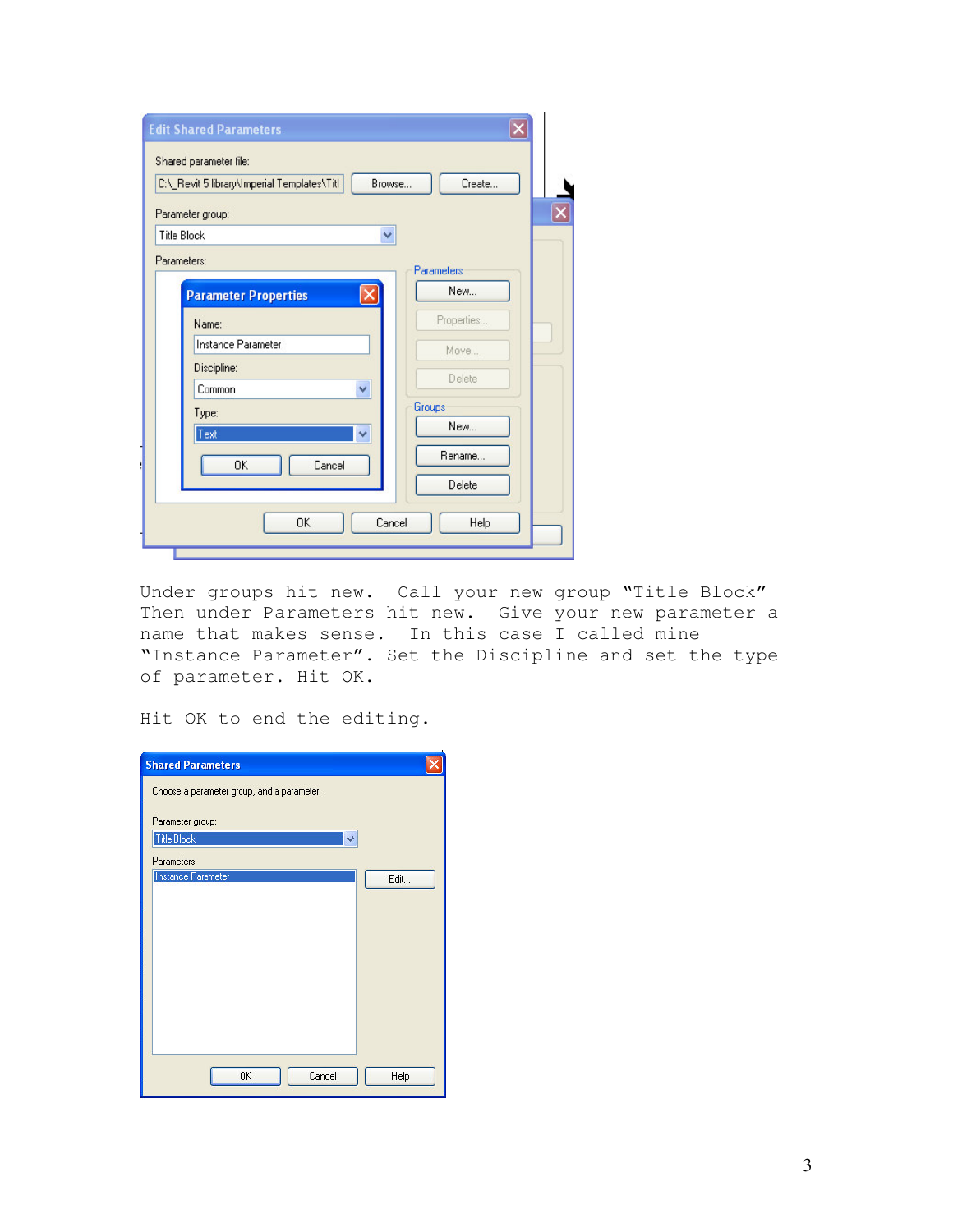Now, select the parameter group, and then your parameter and then hit OK

| <b>Select Parameter</b>                      |                                                                                                                                                        |        |
|----------------------------------------------|--------------------------------------------------------------------------------------------------------------------------------------------------------|--------|
|                                              | Please select a parameter from the following list.<br>The parameter will be substituted with an actual value when<br>this label is shown in a project. |        |
| Parameter:                                   |                                                                                                                                                        |        |
| Approved By<br>Checked By                    |                                                                                                                                                        | Add.   |
| Client Name<br>Date/Time Stamp               |                                                                                                                                                        | Modify |
| Designed By<br>Drawn By<br>File Path         |                                                                                                                                                        | Remove |
| Instance Parameter<br><b>Project Address</b> |                                                                                                                                                        |        |
|                                              | Enter a value to represent this label in the family environment.                                                                                       |        |
|                                              |                                                                                                                                                        |        |
| Value:                                       | Instance Parameter                                                                                                                                     | Format |
|                                              | Filter parameter                                                                                                                                       |        |
| <b>nk</b>                                    | Cancel                                                                                                                                                 | Help   |

Then OK on the parameters properties.

Now your parameter will show up on your list of parameters. Select it and then hit OK. Your parameter will then be added to your title block.

Position it and format it how you would like it to read.



Save your title block.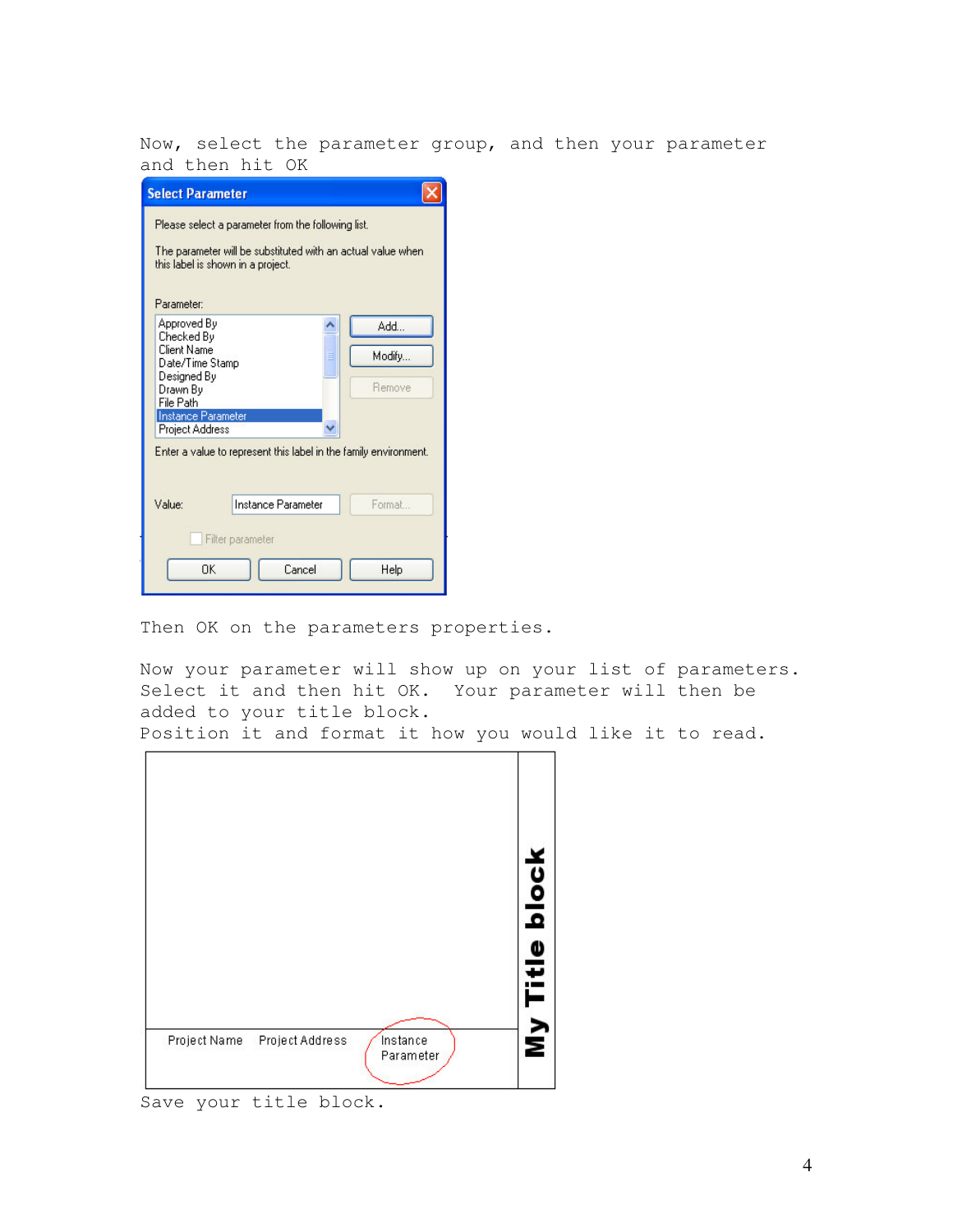**Step 2. Adding the parameter to your project or template** file. See alternate step 2 for a project wide parameter.

If you load this title block into a project and place it onto a sheet you will see that the instance parameter isn't accessible. If you click on the title block and you will now see that in place of the parameter is a question mark.

The question mark is because it has nothing assigned to it. And it is not editable because our project doesn't know this parameter exists. To fix this we must add the parameter to our project.

To do so go to project parameters from the settings menu and hit the add button.

It will be a shared parameter. Hit select and add the parameter like we did above. First select the group and then the parameter.

| <b>Shared Parameters</b>                   |      |
|--------------------------------------------|------|
| Choose a parameter group, and a parameter. |      |
| Parameter group:                           |      |
| Title Block                                |      |
| Parameters:                                |      |
| Instance Parameter                         | Edit |
|                                            |      |
|                                            |      |
|                                            |      |
|                                            |      |
|                                            |      |
|                                            |      |
|                                            |      |
|                                            |      |
|                                            |      |
| 0K<br>Cancel                               | Help |

Then set the category to drawing sheets and choose what to group the parameter under. Also, this parameter is going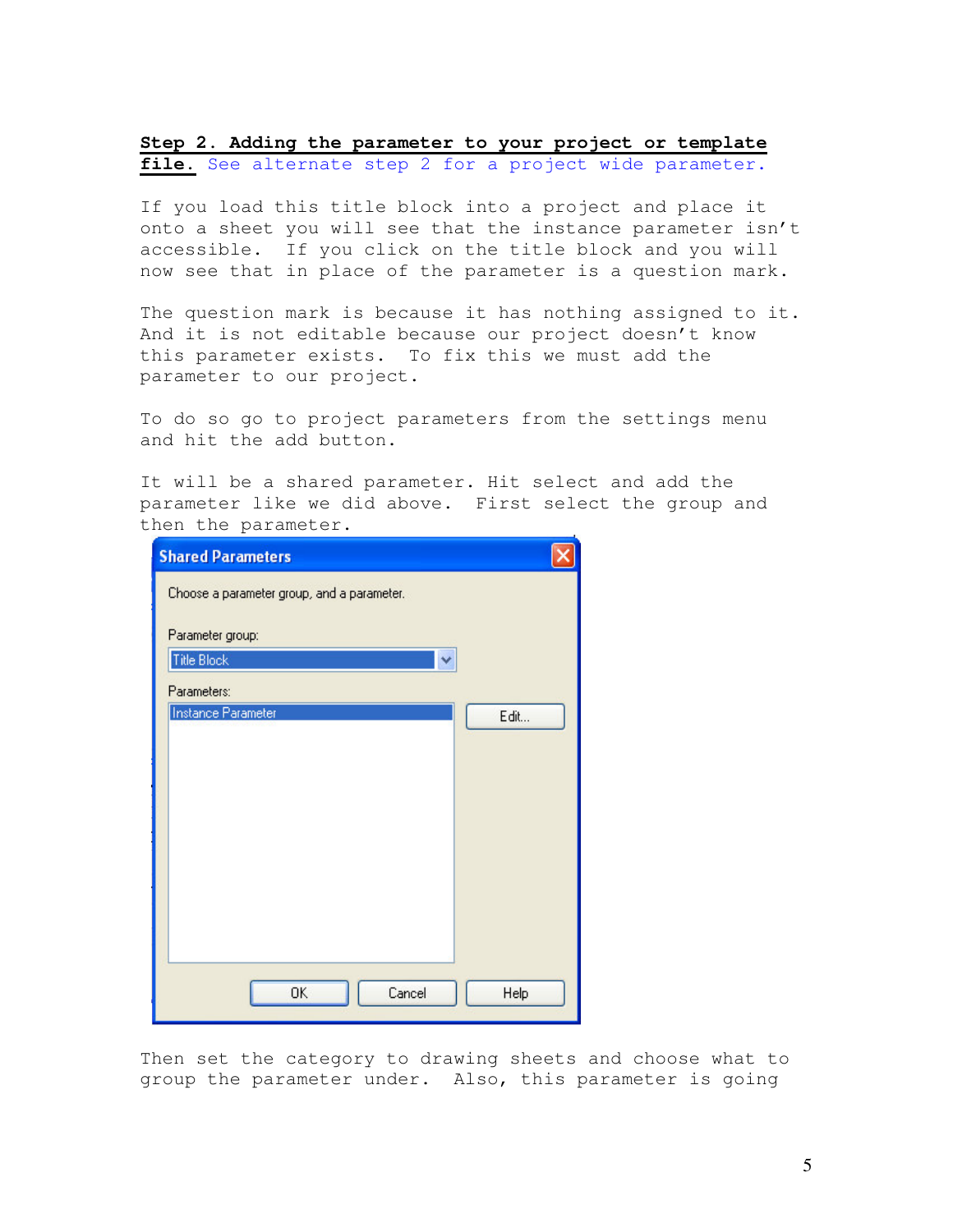## to be instance based.

| <b>Parameter Properties</b>                                                                              |                            |
|----------------------------------------------------------------------------------------------------------|----------------------------|
| Parameter Type                                                                                           | Categories                 |
| Project parameter<br>O                                                                                   | Columns                    |
| (Can appear in schedules but not in tags)                                                                | <b>Curtain Panels</b>      |
| Shared parameter                                                                                         | Curtain Systems            |
|                                                                                                          | Curtain Wall Mullions      |
| (Can be shared by multiple projects and families, exported to ODBC, and<br>appear in schedules and tags) | Doors                      |
|                                                                                                          | Orawing Sheets             |
| Select<br>Export                                                                                         | Electrical Equipment       |
|                                                                                                          | <b>Electrical Fixtures</b> |
| Parameter Data                                                                                           | Fascias<br>Floors          |
| Name:                                                                                                    | Furniture                  |
|                                                                                                          | Furniture Systems          |
| Instance Parameter                                                                                       | Generic Models             |
| Discipline:<br>Group parameter under:                                                                    | Gutters                    |
| Ÿ<br>Text<br>Common<br>$\sim$                                                                            | <b>Lighting Fixtures</b>   |
|                                                                                                          | Mass                       |
| Type:                                                                                                    |                            |
| O Instance<br>$\bigcup$ Type<br>Text<br>$\mathcal{A}$                                                    | Check None<br>Check All    |
|                                                                                                          |                            |
| Add to all elements in the selected categories                                                           |                            |
|                                                                                                          | 0K<br>Cancel<br>Help       |
|                                                                                                          |                            |

Select OK

Select your parameter from the list and then hit OK

| <b>Project Parameters</b>                         |        |        |  |
|---------------------------------------------------|--------|--------|--|
| Parameters available to elements in this project: |        |        |  |
| Comments<br>E                                     |        | Add    |  |
| Glazing<br>Head                                   |        | Modify |  |
| Height<br>Instance Parameter                      |        | Remove |  |
| Jamb<br>Material<br>N                             |        |        |  |
| Not For Construction<br>Notes                     |        |        |  |
| Occupant<br>Page Order                            |        |        |  |
| S<br>Set No.                                      |        |        |  |
| Sill<br>$1137 - 64$                               |        |        |  |
| OΚ                                                | Cancel | Help   |  |
|                                                   |        |        |  |

The parameter has now been added to the project.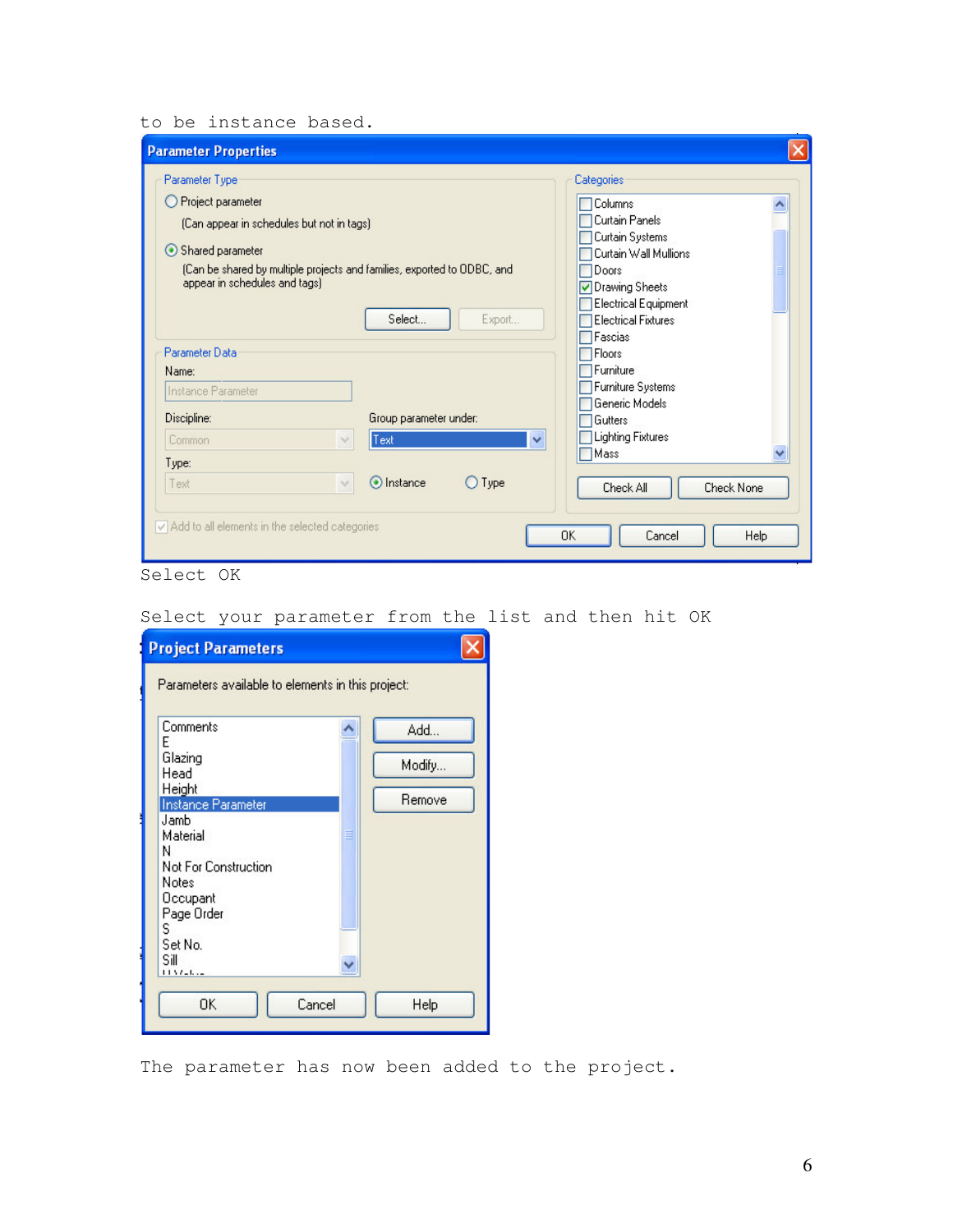# **Step 3. Setting the instance parameter in your project.**

See alternate step 3 for a project wide parameter.

To set your instance parameter: select your title block and you will see the question mark. Click the question mark and just type your information in.

Or, in your sheet view you can go to **view properties** and the parameter should show up on your list where it was categorized.

| Load<br>Edit / New<br>Value<br>Instance Parameters - Control selected or to-be-created instance |                      | <b>Drawing List</b>                                                                                                   |                                                                                                                                                                                                                                  |
|-------------------------------------------------------------------------------------------------|----------------------|-----------------------------------------------------------------------------------------------------------------------|----------------------------------------------------------------------------------------------------------------------------------------------------------------------------------------------------------------------------------|
|                                                                                                 |                      |                                                                                                                       |                                                                                                                                                                                                                                  |
|                                                                                                 |                      |                                                                                                                       |                                                                                                                                                                                                                                  |
|                                                                                                 |                      |                                                                                                                       |                                                                                                                                                                                                                                  |
|                                                                                                 |                      |                                                                                                                       |                                                                                                                                                                                                                                  |
|                                                                                                 |                      |                                                                                                                       |                                                                                                                                                                                                                                  |
| ۸                                                                                               | 0.04<br>A1.0<br>42.0 | Site Plan & Notes<br>Floor Plan<br>Reflected Ceiling Plan                                                             | blocl                                                                                                                                                                                                                            |
| ŵ                                                                                               | A3.0                 | Architectural Details                                                                                                 |                                                                                                                                                                                                                                  |
|                                                                                                 |                      |                                                                                                                       |                                                                                                                                                                                                                                  |
|                                                                                                 |                      |                                                                                                                       |                                                                                                                                                                                                                                  |
| $\hat{\mathbf{x}}$                                                                              |                      |                                                                                                                       |                                                                                                                                                                                                                                  |
| this is my instance parameter<br>M                                                              |                      |                                                                                                                       |                                                                                                                                                                                                                                  |
| $\hat{\mathbf{x}}$                                                                              |                      |                                                                                                                       |                                                                                                                                                                                                                                  |
|                                                                                                 |                      |                                                                                                                       |                                                                                                                                                                                                                                  |
|                                                                                                 |                      |                                                                                                                       |                                                                                                                                                                                                                                  |
|                                                                                                 |                      |                                                                                                                       |                                                                                                                                                                                                                                  |
|                                                                                                 |                      |                                                                                                                       |                                                                                                                                                                                                                                  |
|                                                                                                 |                      | Framing Plan                                                                                                          |                                                                                                                                                                                                                                  |
|                                                                                                 | 84.0                 | <b>Framing Details</b>                                                                                                |                                                                                                                                                                                                                                  |
|                                                                                                 |                      |                                                                                                                       |                                                                                                                                                                                                                                  |
|                                                                                                 |                      |                                                                                                                       |                                                                                                                                                                                                                                  |
|                                                                                                 |                      |                                                                                                                       | VII Titl                                                                                                                                                                                                                         |
|                                                                                                 | v<br>Cancel          | A4.0<br>$E_{0.0}$<br>E1.0<br>0.0 <sub>h</sub><br>M1.0<br>P <sub>0.0</sub><br>P1.0<br>51.0<br>\$2.0<br>$s_{3,0}$<br>le | <b>Schedules</b><br><b>Electrical Notes</b><br>Electrical Plan<br>Mechanical Notes<br>Mechanical Plan<br><b>Plumbing Notes</b><br>Plumbing Plan<br><b>Foundation Plan</b><br><b>Foundation Details</b><br>this is my<br>instance |

Continue the steps above to add as many instance parameters as you would like.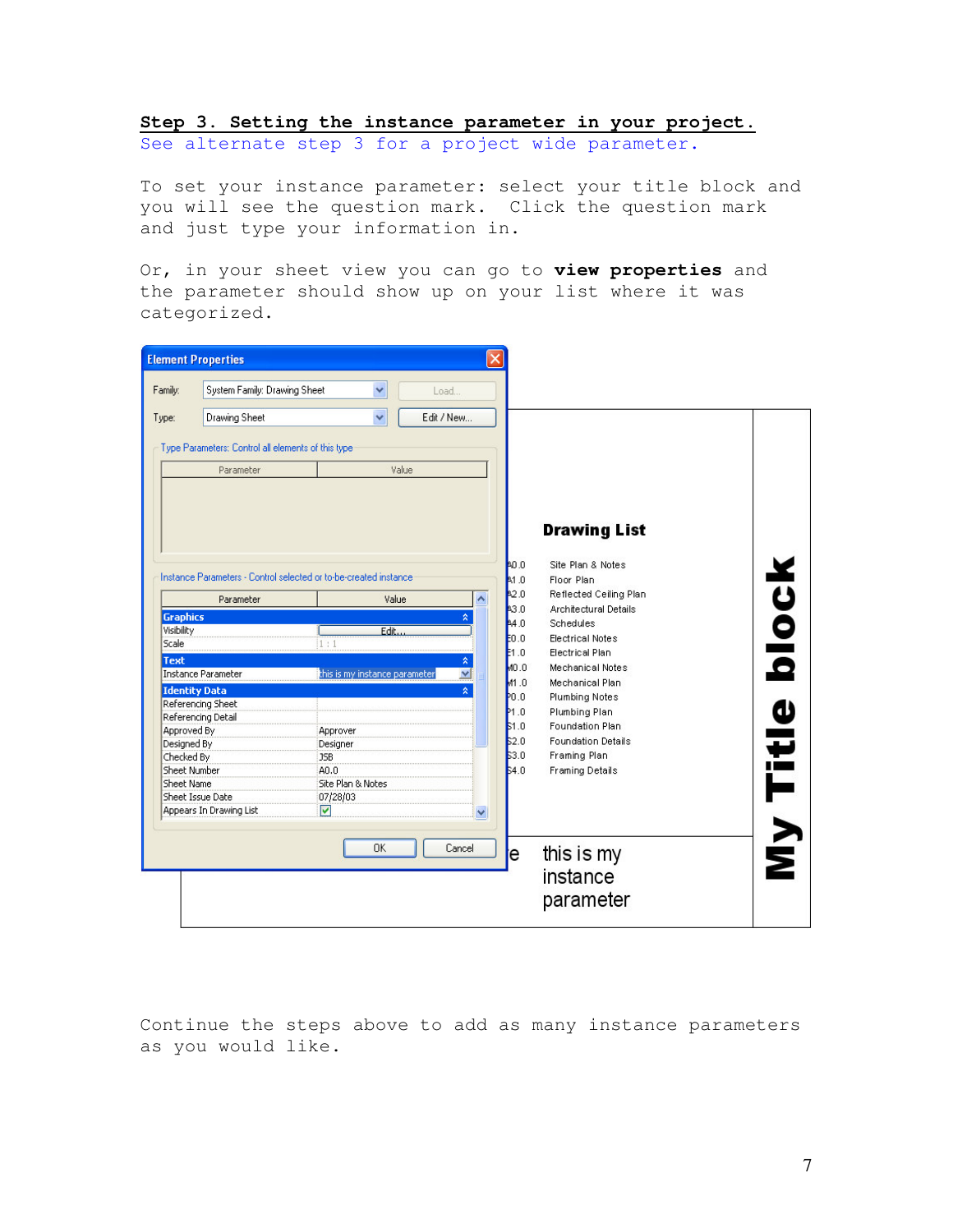## **Alternate Procedures for project wide parameters in a titleblock:**

The above steps define how to create a parameter that will have different values on every title block. If you need your parameter to have the same value on every titleblock in the project then follow step 1 and the following alternate steps for a project wide parameter.

## **Alternate Step 2: Adding The parameter to your project or template file.**

If you load this title block into a project and place it onto a sheet you will see that the parameter isn't accessible. If you click on the title block and you will now see that in place of the parameter is a question mark.

The question mark is because it has nothing assigned to it. And it is not editable because our project doesn't know this parameter exists. To fix this we must add the parameter to our project.

To do so go to project parameters from the settings menu and hit the add button.

It will be a shared parameter. Hit select and add the parameter like we did above. First select the group and then the parameter.

| <b>Shared Parameters</b>                     |      |
|----------------------------------------------|------|
| Choose a parameter group, and a parameter.   |      |
| Parameter group:                             |      |
| <b>Title Block</b>                           |      |
| Parameters:                                  |      |
| Instance Parameter<br>Project Wide Parameter | Edit |
|                                              |      |
|                                              |      |
|                                              |      |
|                                              |      |
|                                              |      |
|                                              |      |
|                                              |      |
|                                              |      |
|                                              |      |
| 0K<br>Cancel                                 | Help |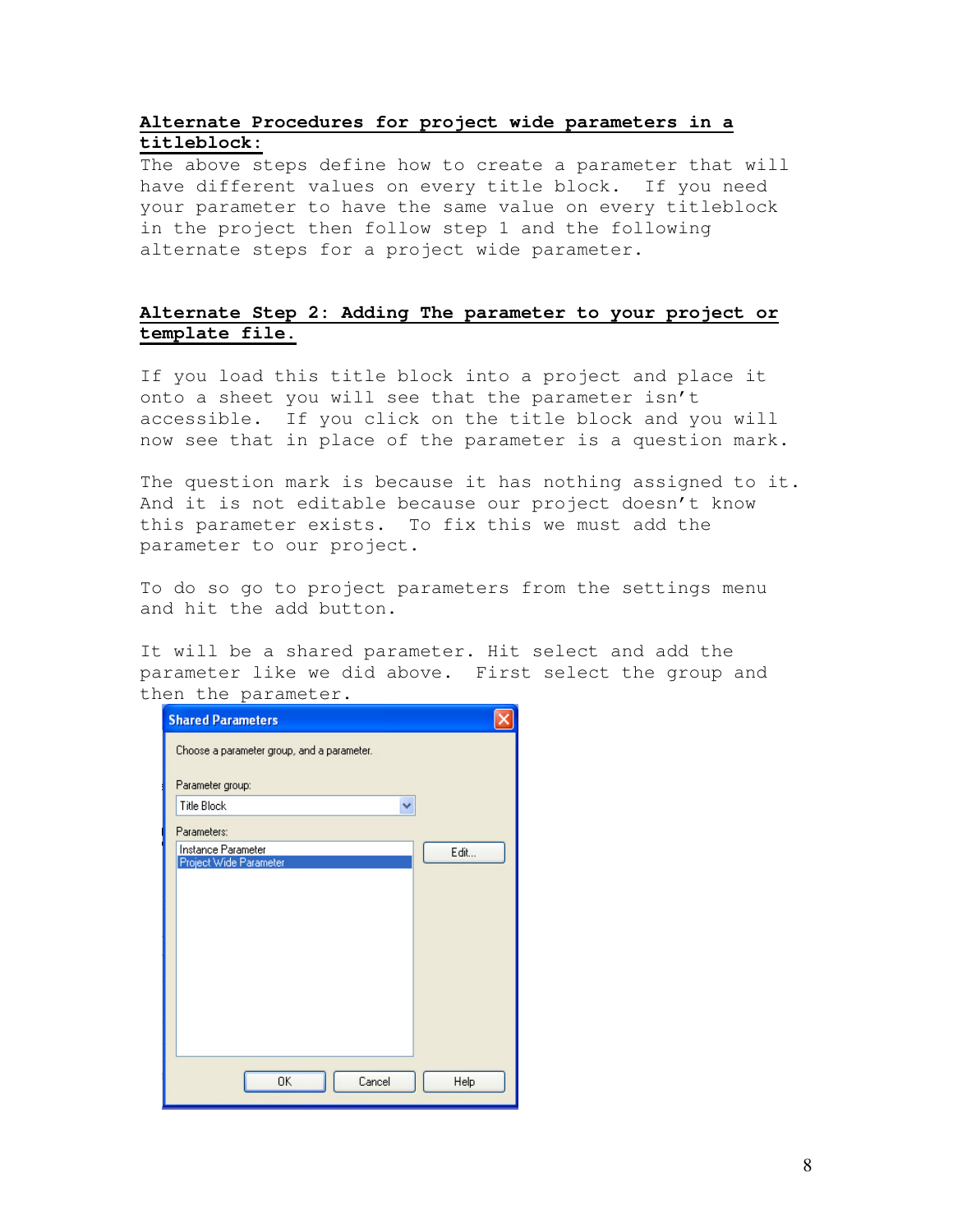Then set the category to **project information** and choose what to group the parameter under. Also, this parameter is going to be instance based.

| <b>Parameter Properties</b>                                                                                                                                                                                        |                                                                                                                                                                               |
|--------------------------------------------------------------------------------------------------------------------------------------------------------------------------------------------------------------------|-------------------------------------------------------------------------------------------------------------------------------------------------------------------------------|
| Parameter Type<br>O Project parameter<br>(Can appear in schedules but not in tags)<br>Shared parameter<br>(Can be shared by multiple projects and families, exported to ODBC, and<br>appear in schedules and tags) | Categories<br><b>Lighting Fixtures</b><br>$\overline{\phantom{a}}$<br>Mass.<br>Mechanical Equipment<br>Parking<br>Planting<br><b>Plumbing Fixtures</b><br>Project Information |
| Select<br>Export<br>Parameter Data<br>Name:<br>Project Wide Parameter<br>Discipline:<br>Group parameter under:                                                                                                     | Property Line Segments<br>Property Lines<br>Railings<br><b>Ramps</b><br>Roofs<br><b>Rooms</b><br>Site                                                                         |
| Other<br>Common<br>$\vee$<br>Type:<br>⊙ Instance<br>$\bigcirc$ Type<br>Text<br>$\mathcal{N}$                                                                                                                       | Slab Edges<br>Y<br><b>Specialty Equipment</b><br><b>Check None</b><br>Check All                                                                                               |
| Add to all elements in the selected categories                                                                                                                                                                     | OK<br>Cancel<br>Help                                                                                                                                                          |

Select OK

#### Select your parameter from the list and then hit OK

| <b>Project Parameters</b>                         |        |
|---------------------------------------------------|--------|
| Parameters available to elements in this project: |        |
| Glazing<br>Head                                   | Add    |
| Height<br>Jamb                                    | Modify |
| Material<br>Ν                                     | Remove |
| Not For Construction<br>Notes                     |        |
| Occupant<br>Page Order                            |        |
| Project Wide Parameter<br>s                       |        |
| Set No.<br>Sill<br>U Value                        |        |
| W                                                 |        |
| OK<br>Cancel                                      | Help   |
|                                                   |        |